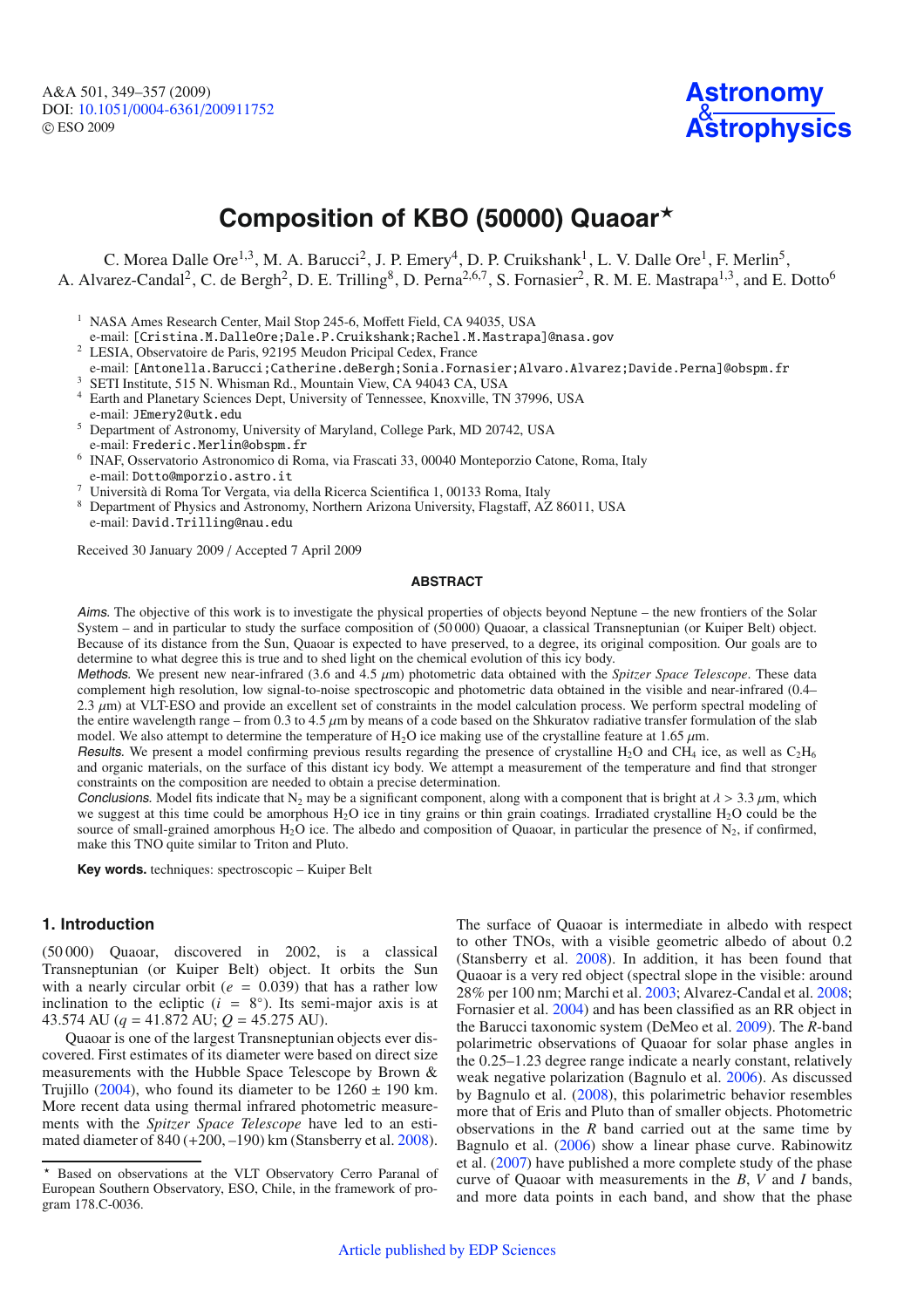curve is significantly wavelength dependent. The rotation period of Quaoar is approximately 17.68 h, showing a double-peaked lightcurve (Ortiz et al. [2003\)](#page-8-9). Quaoar has one known satellite (at about 0.35" from Quaoar at discovery) with brightness in *R* about 6 mag fainter than the primary (Brown & Suer [2007\)](#page-8-10).

The first spectroscopic observations of Quaoar were made in the visible range using the ESO-NNT (Marchi et al. [2003\)](#page-8-2). They did not reveal any spectral bands, only a very red spectral slope. The first near-IR spectroscopic observations of Quaoar were obtained with the Subaru telescope (Jewitt & Luu [2004\)](#page-8-11). They showed very clearly the presence of crystalline  $H_2O$  ice at the surface of this large TNO. There was also an indication of a very weak absorption band at  $2.2 \mu m$ , with similarities to that observed on Charon at the same wavelength. The band on Quaoar was tentatively assigned to ammonia hydrate (as for Charon). To explain the presence of crystalline  $H_2O$  ice and possibly of ammonia hydrate on the surface of this body, Jewitt & Luu [\(2004\)](#page-8-11) concluded that resurfacing mechanisms must exist on Quaoar, probably indicating cryovolcanism. We also note that Cook et al. [\(2007\)](#page-8-12), who retrieved several unpublished spectra of Quaoar obtained at the Subaru telescope at different times, found that the band at  $2.2 \mu m$ , although always present, does not always appear at the same wavelength position. They proposed the presence of different hydration states for the ammonia hydrate, varying with surface location.

More recent observations by Schaller & Brown [\(2007b\)](#page-8-13) with the Keck telescope confirmed the presence of a weak band at 2.2  $\mu$ m, but it was instead assigned to CH<sub>4</sub> ice, as CH<sub>4</sub> also fits stronger absorption bands at longer wavelengths (around 2.32 and 2.38  $\mu$ m). Furthermore, slight remaining differences between the observed spectra and modeled spectra that included H2O ice and CH4 ice were best explained by the presence of ethane, another hydrocarbon ice, that is a likely by-product of CH4 irradiation (Baratta et al. [2003\)](#page-8-14). The detection of small amounts of CH4 on Quaoar is not too surprising. Indeed, Schaller & Brown  $(2007a)$  have shown that, given its size and distance from the Sun, Quaoar could have retained at least some of the very volatile species like  $CH_4$ ,  $N_2$  or CO that are observed on the surface of Pluto and other TNOs larger than Quaoar.

In the course of a Large Programme at ESO-VLT (P.I. M.A. Barucci) we have obtained for this KBO visible and nearinfrared photometry (DeMeo et al. [2009\)](#page-8-5) and nearly simultaneous spectra in the visible (from 0.4 to 0.85  $\mu$ m) and near-IR (*J*, *H*, and *K* bands). In this paper we have combined the visible (Alvarez-Cantal et al.  $2008$ ) and SINFONI  $H + K$  spectrum (Guilbert et al. [2009\)](#page-8-16) with a *J* spectrum obtained the same night at ESO-VLT with the ISAAC instrument, as well as with broadband photometric data at 3.6 and 4.5  $\mu$ m obtained at a different time with the *Spitzer Space Telescope*. Based on this extended set of data, we present a new interpretation of the surface composition of Quaoar.

#### **2. Observational data**

The data reported herein are a combination of spectroscopic and photometric data obtained in the visible and near-infrared  $(0.4-2.3 \mu m)$  at VLT-ESO (Cerro Paranal, Chile) in conjunction with photometric data at 3.6 and 4.5 μm from the *Spitzer Space Telescope*. Table [1](#page-2-0) illustrates the observing circumstances for Quaoar.

#### 2.1. VLT-ESO data

The VLT data were collected during the night of 15 July 2007 in service mode using three different instruments: FORS1, visible photometry and spectroscopy; ISAAC,  $J - H - K_s$  photometry and *J* spectroscopy; and SINFONI *H*+*K* spectroscopy. All three instruments were working simultaneously at UT1, UT2 and UT4 telescopes at Cerro Paranal (ESO, Chile).

## 2.1.1. Spectroscopy

The visible observations, covering the  $0.4-0.94 \mu m$  wavelength range, were acquired by Alvarez-Candal et al. [\(2008\)](#page-8-3) with a spectral resolution of about 200. All the details of observations and reduction strategies are reported in Alvarez-Candal et al. [\(2008\)](#page-8-3).

*J*-band spectroscopy in the range  $1.1-1.4 \mu m$ , presented here for the first time, was performed using ISAAC in the short wavelength mode with a spectral resolution of about 500. The object was nodded between positions A and B along the 1" wide slit for a total exposure time of 20 min  $(10 \text{ exposures of DIT} =$ 120 s). The A and B images, taken  $10''$  apart, were subtracted and combined using MIDAS following the procedure described by Barucci et al. [\(2002\)](#page-8-17). The reflectance spectrum of the target object was obtained by dividing the spectrum of the observed object by the spectrum of the solar analog HD 147284 observed at airmass within a few percent from that of Quaoar. This J spectrum was smoothed using a median filter to reach a spectral resolution of about 100, in order to improve the signal-to-noise ratio.

The *H*- and *K*-band spectroscopy (Guilbert et al. [2009\)](#page-8-16) was obtained using SINFONI, a near-infrared integral field spectrometer, installed on UT4-"Yepun" ESO-VLT. For these observations the  $H + K$  grating was used yielding a spectral resolution of about 1500 over the 1.45–2.45  $\mu$ m range. A median filtering technique was applied in order to remove bad pixels and residual spikes. See Guilbert et al. [\(2009\)](#page-8-16) for all details on observations and data reduction. The spectrum was smoothed to a resolution of about 250.

Since different spectral ranges were covered with different instruments and setups, we adjusted the flux scale of each spectrum using the photometric colors obtained almostsimultaneously (DeMeo et al. [2009\)](#page-8-5) and listed in Table [2.](#page-2-1)

## 2.1.2. Combining the data

To combine the different spectral ranges we use the photometric data reported in Table [2.](#page-2-1) First we normalize to unity the visible spectra at the effective wavelength of the *V* filter. Then we rescale the *R*, *J*, *H*, and *K* colors (Table [2\)](#page-2-1) using

$$
R_{\lambda_{\rm e}} = 10^{-0.4[(M_{\lambda_{\rm e}}-V)-(M_{\lambda_{\rm e}}-V)_{\odot}]}
$$

where  $(M_{\lambda_e} - V)$  and  $(M_{\lambda_e} - V)_{\odot}$  are the colors of Quaoar and the Sun, respectively (see Delsanti et al. [2004\)](#page-8-18), and  $\lambda_e$  is the effective wavelength of the filter used to measure  $M_{\lambda_e}$ .

The obtained reflectances  $R_{\lambda}$  are used to re-normalize the other spectral ranges by means of a weighted mean, where the weights are given by the different transmission channels of the ISAAC filters *J*, *H* and  $K_s$  ( $T_{\lambda}$ ). The re-normalized spectrum is then given by

$$
F_{\lambda}^{n} = \left[ \left( \frac{\sum_{i} T_{i} F_{i}}{\sum_{i} T_{i}} \right)^{-1} R_{\lambda_{e}} \right] F_{\lambda}
$$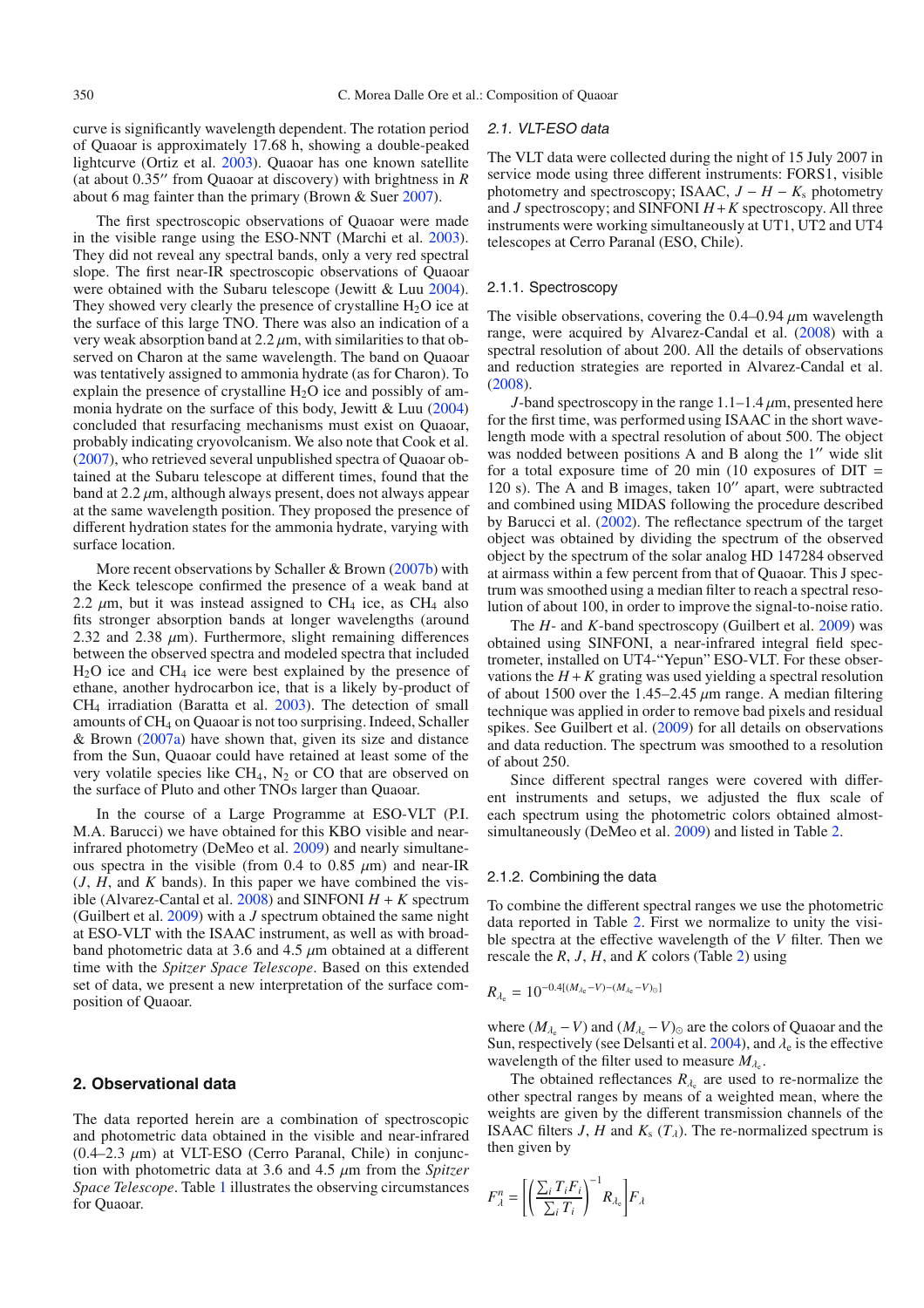<span id="page-2-1"></span><span id="page-2-0"></span>**Table 1.** Observing circumstances of (50000) Quaoar.

Ė

| Observation      | Date       | Time (UT)       | $\lambda$ range ( $\mu$ m) | Spectral Res. | Integ. time $(s)$ | Calib. Star |
|------------------|------------|-----------------|----------------------------|---------------|-------------------|-------------|
| FORS1            | 15 July 07 | $01:56-02:36$   | $0.4 - 0.94$               | 200           | 2400              | HD 147284   |
| <b>ISAAC</b>     | 15 July 07 | $03:07 - 03:27$ | $1.1 - 1.4$                | 500           | 1200              | HD 147284   |
| <b>SINFONI</b>   | 15 July 07 | $01:54-03:34$   | $1.45 - 2.45$              | 1500 (250)    | 6000              | HD 147935   |
| VR Phot.         | 15 July 07 | $01:33 - 01:33$ | VR.                        |               | 40                |             |
| <b>JHK</b> Phot. | 15 July 07 | $02:17-02:22$   | $JHK_{s}$                  |               | 300               |             |
| <b>IRAC</b>      | 15 Sep. 07 | $01:12-02:10$   | 3.6 & 4.5                  | 5.2           | 1600              |             |
|                  | 18 Sep. 07 | $07:17-08:15$   | 3.6 & 4.5                  | 5.2           | 1600              |             |

**Table 2.** Photometric observations of (50 000) Quaoar from DeMeo et al. [\(2009\)](#page-8-5).

<span id="page-2-2"></span>

**[Fig. 1.](http://dexter.edpsciences.org/applet.php?DOI=10.1051/0004-6361/200911752&pdf_id=1)** Datasets adopted in the modeling process. The reflectance was normalized to 1.0 at 0.55  $\mu$ m. The horizontal bars for each data point indicate the width of the filter band.

where  $F_{\lambda}$  is the original spectrum. The final spectrum is shown in Fig. [1](#page-2-2) along with the other observations adopted in this paper. Based on measurements of the point to point scatter in the spectral region around  $2.2 \mu m$ , a representative sample of average quality data, we estimate the noise to vary between 3% and 6%.

## 2.2. Spitzer data

The ground-based reflectance data have been complemented and extended to longer wavelengths with broadband photometric measurements from the InfraRed Array Camera (IRAC) on the *Spitzer Space Telescope* (Werner et al. [2004;](#page-8-19) Fazio et al. [2004\)](#page-8-20). Two observations separated by 3.25 days (4.4 rotations for 17.6788 h period) each detected Quaoar at both 3.6 and 4.5  $\mu$ m (*FWHM*  $\approx$  0.68 and 0.87  $\mu$ m, respectively). Between the two dates, Quaoar moved  $\simeq$  1' within the 5.2' FOV of IRAC, enabling accurate subtraction of background flux. Each observation consisted of a 16 point dither pattern of 100 s frames for the 4.5  $\mu$ m channel followed immediately by a 16 point dither pattern of 100 s frames for the 3.6  $\mu$ m channel. During the original cryogenic mission, IRAC imaged the same FOV at 5.8  $\mu$ m simultaneously with the 3.6  $\mu$ m channel and at 8.0  $\mu$ m simultaneously with the  $4.5 \mu m$  channel. Quaoar was not detected in either of the two longer wavelength channels.

The images have all been processed with the IRAC automated data pipeline (version 14.0), which includes steps such as dark subtraction, flat fielding, and flux calibration (see data handbook at <ssc.spitzer.caltech.edu/irac/dh/>). We average the 16 calibrated frames from each observation (omitting outliers) to calculate a background frame for the other date. This background frame is subtracted from each data frame and corrections (supplied by the *Spitzer Science Center*) for variation in pixel solid angle and array location dependent photometric variations are applied. Aperture photometry is performed using 2 and 3 pixel radius apertures and aperture corrections published in the IRAC data handbook. We calculate color corrections assuming a solar spectral slope through the IRAC channels (Smith & Gottlieb [1974\)](#page-8-21). Final fluxes are the average of all sixteen frames (omitting outliers), and the 1-sigma uncertainties take into account photon counting statistics, variation among the 16 dithered frames, and variation among the different aperture mea-surements (Table [3\)](#page-3-0). We also list magnitudes calculated from the measured fluxes using zero magnitude fluxes derived from data in Reach et al. [\(2005\)](#page-8-22) (and posted at [http://ssc.spitzer.](http://ssc.spitzer.caltech.edu/irac/calib/) [caltech.edu/irac/calib/](http://ssc.spitzer.caltech.edu/irac/calib/)). The geometric albedo in each channel is calculated from

$$
p_{\lambda} = \frac{F_{\lambda} r_{\text{AU}}^2 \Delta^2}{F_{\lambda \odot} \Phi R^2}
$$

where  $F_{\lambda}$  is the measured flux,  $r_{AU}$  is the heliocentric distance in AU,  $\Delta$  is the geocentric distance,  $F_{\lambda}$  is the solar flux at 1 AU, Φ is a phase correction, and *R* is the object's radius. Rabinowitz et al. [\(2007\)](#page-8-8) report a linear phase coefficient for Quaoar that differs significantly in the *B*, *V*, and *I* filters. They attribute this to an albedo dependence of the coherent backscatter opposition effect. The IRAC albedos fall between the *V* and *I* albedos, so we iteratively do a linear interpolation in phase coefficient-albedo space to estimate the phase coefficient for the IRAC measurements. We use the radius of Quaoar reported by Stansberry et al. [\(2008\)](#page-8-1) from *Spitzer* thermal emission measurements ( $R = 422$  km,  $p_v = 0.199$ ). As long as the 0.4 to 2.5  $\mu$ m spectrum is scaled to the  $p<sub>v</sub>$  that is consistent with the size used in the IRAC albedo calculation, the relative spectral albedos between the ground-based and IRAC data should be correct. The relationship between *R* and  $p_v$  is set by the absolute magnitude  $(H<sub>v</sub>)$ , which has been well-measured for Ouaoar, including corrections for phase function and light curve  $(2.729 \pm 0.025)$ ; Rabinowitz et al. [2007;](#page-8-8) Bagnulo et al. [2006\)](#page-8-6).

We use the measured light curve (Ortiz et al. [2003;](#page-8-9) Rabinowitz et al. [2007\)](#page-8-8) to calculate the rotational phases of the various observations used herein. Thirouin et al. (2009, in preparation) have reanalyzed the data of Ortiz et al. [\(2003\)](#page-8-9), confirming the rotation period of  $17.6788 \pm 0.0004$  h (J. Ortiz, personal communication). We find that the Spitzer thermal (MIPS) observations used by Stansberry et al. [\(2008\)](#page-8-1) to estimate the size of Quaoar are perfectly phased with the ground-based data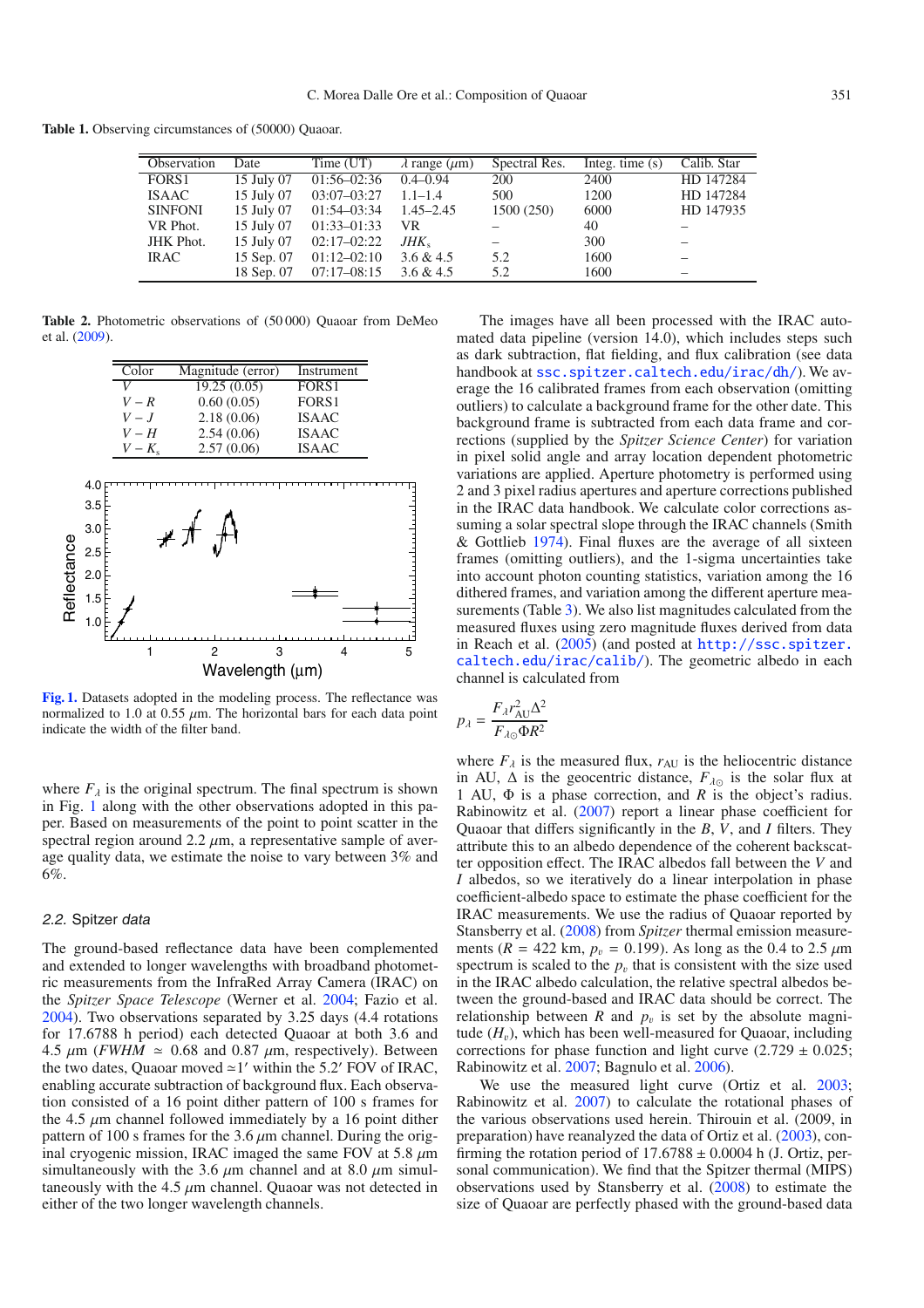<span id="page-3-0"></span>**Table 3.** Measured fluxes and albedos from IRAC.

|              |           |                    | Original                    |       |            |                    |                             | Lighcurve Corrected |                    |                          |
|--------------|-----------|--------------------|-----------------------------|-------|------------|--------------------|-----------------------------|---------------------|--------------------|--------------------------|
| Date         | $(\mu m)$ | Flux<br>$(\mu Jy)$ | $\Delta$ Flux<br>$(\mu Jy)$ | mag   | ∆mag       | Flux<br>$(\mu Jy)$ | $\Delta$ Flux<br>$(\mu Jy)$ | $p^a_\lambda$       | $\Delta p_\lambda$ | Phase Coef.<br>(mag/deg) |
| 15 Sep. 2005 | 3.6       | 28.00              | 1.28                        | 17.50 | $\pm 0.05$ | 26.76              | 1.54                        | 0.290               | 0.018              | 0.252                    |
|              | 4.5       | 14.06              | 1.26                        | 17.77 | $\pm 0.10$ | 13.44              | 1.29                        | 0.192               | 0.019              | 0.136                    |
| 18 Sep. 2005 | 3.6       | 28.78              | 1.74                        | 17.47 | $\pm 0.07$ | 29.14              | 2.10                        | 0.341               | 0.026              | 0.313                    |
|              | 4.5       | 16.46              | l.75                        | 7.60  | $\pm 0.12$ | 16.67              | 1.89                        | 0.266               | 0.031              | 0.224                    |

<sup>*a*</sup> Geometric albedo. Assumes  $R = 422$  km (consistent with  $p_v = 0.199$ ).

(within ±9◦ in longitude). The first IRAC date falls ∼30◦ in longitude away (falling on the brightest part of the light curve), whereas the second IRAC date is nearly perfectly 180° away from the ground-based/MIPS rotational phase. Using this information, we corrected the measured IRAC fluxes to the rotational phase of the ground-based and MIPS observations. Lightcurve-corrected IRAC albedos were then rederived as outlined above. Uncertainties in brightness from propagating the rotational phase have been folded into the final albedo uncertainties. While the best lightcurve solution predicts a doublepeaked lightcurve (with one maximum ∼0.02 mag brighter than the other), there is a small chance that the lightcurve is singlepeaked. In this case, the second IRAC date would fall on the same rotational phase as the ground-based and MIPS observations, and the first IRAC data would be ∼30◦ away.

## **3. Data analysis**

#### 3.1. Initial constraints and modeling strategy

The best and most straightforward way to identify surface materials spectroscopically is by detection of diagnostic absorption bands. Constraints on the presence of other materials necessarily rely on more subtle effects on the spectrum. With a spectrum as rich as that of Quaoar, we can be quite confident of the presence of several materials and have a good idea of others to consider prior to beginning the spectral modeling.

H2O is clearly present as indicated by its distinctive bands at 1.5 and 2.0  $\mu$ m (Jewitt & Luu [2004;](#page-8-11) Schaller & Brown [2007b\)](#page-8-13). Furthermore, the distinctive 1.65  $\mu$ m feature reveals that at least a significant portion of the  $H_2O$  is in the crystalline phase. This feature also provides a tool to determine the temperature of the ice on the surface of Quaoar. Several smaller absorption features (at 1.72, 2.32, and 2.38  $\mu$ m) point strongly to the presence of  $CH<sub>4</sub>$  ice, as described by Schaller & Brown [\(2007b\)](#page-8-13).

Several other materials are also hinted at, though less securely than  $H_2O$  and CH<sub>4</sub>. The steep red slope from the visible through  $\approx$  1.3  $\mu$ m is strongly suggestive of complex organic material. No other plausible material has yet been identified that can explain such steep spectral slopes (Cruikshank et al. [2005,](#page-8-23) and references therein). The slight difference in albedo at the second IRAC band  $(4.6 \mu m)$  between the two observations is suggestive of a possible variation in composition. The fact that the variation is present mostly in the second band is a constraint to the identification of the material that might be varying. Schaller & Brown [\(2007b\)](#page-8-13) have reported the possible presence of ethane or other light hydrocarbons on the basis of weak features visible between 2.3 and 2.35  $\mu$ m, and Jewitt & Luu [\(2004\)](#page-8-11) suggested the presence of NH<sub>4</sub>OH to explain a weak 2.2  $\mu$ m feature. The goal of the present work is to test, via reflectance spectral modeling, which of the aforementioned materials are indeed present on the surface of Quaoar and to establish the relative amounts of the main components contributing to the spectral albedo. To achieve this goal we compile a list of candidate components and test in a quantitative way which materials affect the spectrum significantly in terms of feature matching, continuum level and overall fit.

#### 3.2. Albedo determination

The overall albedo of a spectrum is an important constraint in developing spectral models. This is particularly important when considering components that lack discrete absorption features in the wavelength range being studied. According to Stansberry et al. [\(2008\)](#page-8-1) Quaoar is a fairly bright object with visual albedo of 19.9% (+13.17%–7.04%) determined by *Spitzer*/*MIPS* measurements of thermal emission from Quaoar at 24 and 70  $\mu$ m. We have therefore scaled the combined spectrum to the visible geometric albedo measured by Stansberry et al. [\(2008\)](#page-8-1) before computing spectral models.

#### 3.3. Modeling

## 3.3.1. Adopted code

The geometric albedo of Quaoar at every wavelength is calculated by means of a code based on the Shkuratov [\(1999\)](#page-8-24) radiative transfer formulation of the slab model. Shkuratov differs from Hapke's [\(1981\)](#page-8-25) approach in the treatment of the phase function (which is calculated rather than assigned as an explicit parameter as in Hapke) (see Poulet et al [2002,](#page-8-26) for a comparison of the theories) as well as in the number of free input parameters. Shkuratov's formulation, as well as Hapke's, allows mixing of materials in a variety of ways that include molecular as well as intimate mixtures. Molecular mixtures consist of inclusions in a medium (usually ice) of contaminant particles. In this case, optical constants for the contaminated material are calculated by means of the effective medium theory (Shkuratov [1999\)](#page-8-24). Intimate mixtures are the common salt and pepper mixtures.

Required input parameters are the relative amounts, grain size and optical constants of the selected components. In the case of Quaoar, the fact that the adopted wavelength range is quite extensive increases the number of constraints and contributes to limiting the number of multiple solutions.

Optical constants (real and imaginary indices of refraction, covering the same wavelengths as the observations), are available for only a limited number of materials and can be a limiting factor when modeling the surface of Quaoar and other Solar System bodies. The determination of optical constants from laboratory spectral data is often challenging and can result in substantial uncertainties, particularly in regions of the spectrum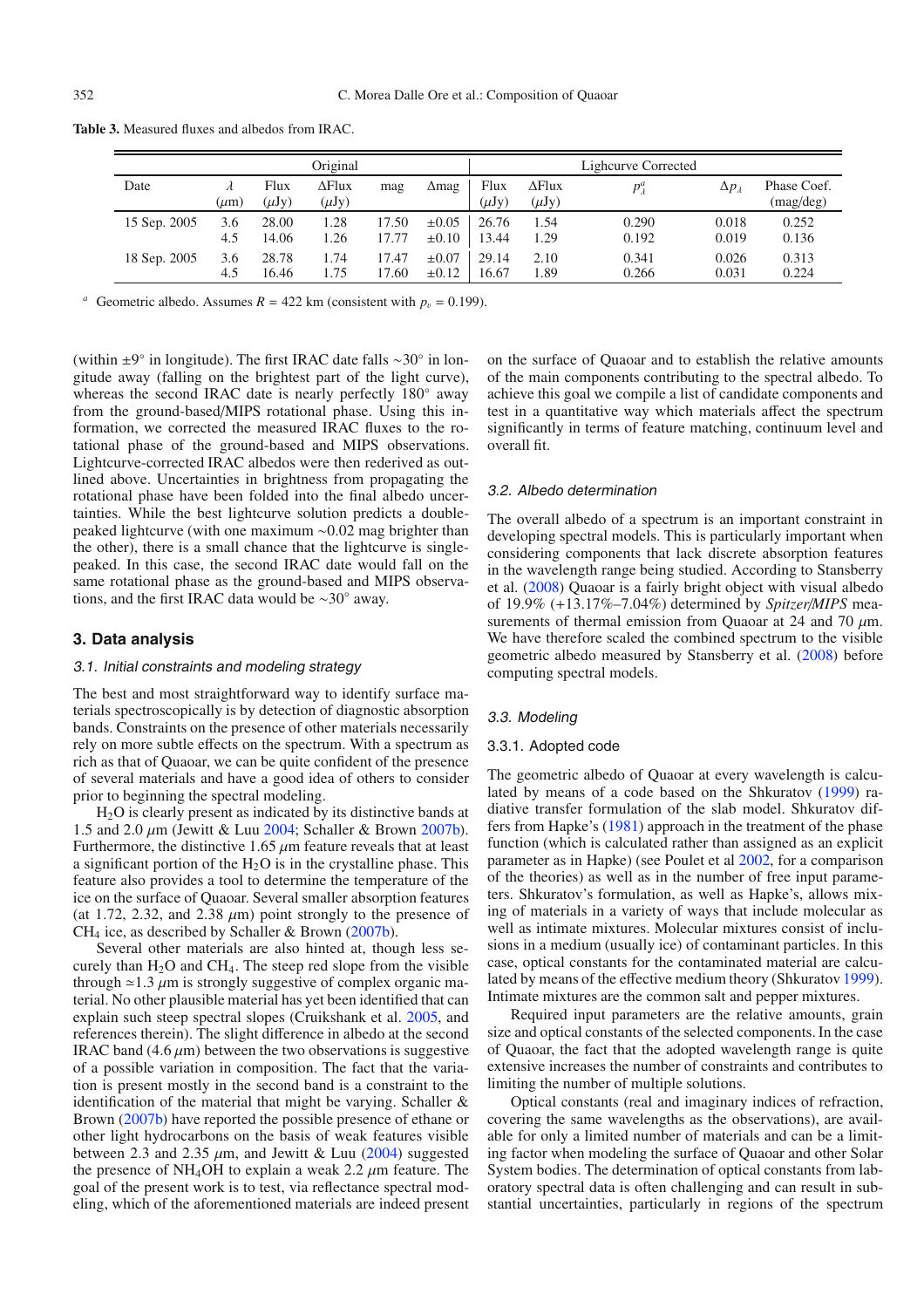<span id="page-4-0"></span>

**[Fig. 2.](http://dexter.edpsciences.org/applet.php?DOI=10.1051/0004-6361/200911752&pdf_id=2)** Geometric albedo of ices calculated with Shkuratov's method for different grain sizes (smaller grains produce shallower lines). Dots at the *Spitzer* wavelengths correspond to the position of "synthetic *Spitzer* bands" calculated integrating the models over the *Spitzer* filters wavelength ranges. The  $N_2$  spectrum represents the hexagonal  $\beta$ -phase, which is stable for  $T \geq 35.6$  K. The analogous absorption bands for the cubic  $\alpha$ -phase (stable for  $T < 36$  K) are narrower.

where absorption is very weak (Mastrapa et al. [2008\)](#page-8-27). Table [4](#page-5-0) lists the materials that we adopted for the modeling of Quaoar and the sources of the optical constants. We refer to each individual paper for an assessment of the uncertainty in the optical constants of each component.

#### 3.3.2. Impact of individual materials on the spectrum

Each selected component plays an important role in the overall spectrum or parts of it. In some cases, such as for  $H_2O$ , the effect is obvious and consists of the presence of discrete absorption bands, in others either the fundamental spectral bands fall outside the observed spectral range or the material has a featureless spectrum. In the latter case, the effect on the whole spectrum or on large parts of it can be quite subtle.

Many of the materials that are likely to exist on KBO surfaces have stronger absorptions in the 3 to 5  $\mu$ m range than at shorter wavelengths, as shown in Fig. [2.](#page-4-0) This has also been ob-served on the surfaces of Pluto and Charon (Olkin et al. [2007;](#page-8-28) and Protopapa et al. [2008\)](#page-8-29), even though, unlike the Quaoar case, on Pluto the 3.6  $\mu$ m band is significantly lower than the 4.5  $\mu$ m band. The *Spitzer* measurements are aimed at searching for these strong absorptions.

When CH4, for example, is predominant in the mixture its effect is recognizable not only at 2.3  $\mu$ m where its bands can be detected, but also at the *Spitzer* wavelengths: the first IRAC band will be lower than the second because of the significant absorption at 3.3  $\mu$ m (see Fig. [2\)](#page-4-0). N<sub>2</sub> on the other hand, is almost featureless in the visible and near-IR part of the spectrum, with the exception of its relatively weak band at  $2.15 \mu m$ . The stronger band of  $N_2$  at 4.3  $\mu$ m can lower the second IRAC band (4.5  $\mu$ m) relative to the first (3.6  $\mu$ m). In the case of Quaoar, N<sub>2</sub> could be either in its cubic  $\alpha$ -phase (stable for  $T < 36$  K) or in its hexagonal  $\beta$ -phase, which is stable for  $T \geq 35.6$  K, introducing bands of different strength and possibly affecting the IRAC bands a different amount.

Crystalline H2O ice is extremely absorbing at the *Spitzer* wavelengths darkening the albedo significantly, but amorphous  $H<sub>2</sub>O$  ice is less absorbing at 3.6  $\mu$ m, setting it apart from its symmetrical counterpart. Triton tholin, a complex organic material, brightens the albedo at the *Spitzer* wavelengths and imparts a significant red slope in the visual part of the spectrum. Some minerals, such as pyroxenes, also have a relatively high albedo in the IR part of the spectrum.

When these spectral behaviors of ices and Quaoar constraints are kept into account the outline of a set of materials that are likely to play an important role starts taking shape. In the case of Quaoar we find that the main contributors to the overall albedo and shape of the spectrum are  $CH_4$ ,  $N_2$ , and  $H_2O$  mixed intimately with tholins. The modeling of the red slope in the visible part of the spectrum indicates that  $CH_4$  and  $H_2O$  ice are also mixed molecularly with tholins.

A few further materials were tested, at different stages of the modeling process, to determine whether a better fit could be achieved, particularly in the mid-IR part of the spectrum. These materials include minerals (olivine, pyroxene, NaCl) as well as alternative reddening materials (polyHCN) and ices (NH3). They were originally chosen as they are fairly bright in the region of the Spitzer bands or because, in the case of  $NH<sub>3</sub>$ , we were testing for irradiation products of CH<sub>4</sub> and N<sub>2</sub> (Moore & Hudson [2003;](#page-8-30) Piscitelli et al. [1988\)](#page-8-31). They were ultimately abandoned in favor of the components that are part of the final model as their behavior did not reflect the observation requirements. NaCl was the only one that provided as good a fit as the  $H_2O$  in very small grains, but wasn't adopted as the very limited inventory of Cl in the Solar System makes it an unlikely candidate.

Grain sizes were initially estimated based on the strength of the visible features, for those materials such as  $CH_4$  and  $H_2O$ , that have bands in the observed wavelength range. The grain sizes of the components whose bands are not observable were estimated to be comparable in size to the grains of the components with observed bands.  $N_2$  is the exception as this ice requires very long path lengths to produce detectable absorptions, and our initial guess reflected commonly detected grain sizes for it.

The list of candidate materials, tentative grain sizes and relative amounts is used as input to an automatic routine that runs the code and compares the model to the observed data (calculating the rms of the differences). The "amoeba" routine performs multidimensional minimization of the rms, using the downhill simplex method of Nelder and Mead [\(1965\)](#page-8-32). Local minima can be avoided by starting the process in different places in the parameter space. The routine also allows "weights" for different parts of the spectrum. The weights were varied between 1 and 0. The weights are taken into account when the rms is computed allowing us to control to which segment of the spectrum the fit should be tuned up. This tactic allows an extensive exploration of the parameter space, producing thousands of models. We find that when equal weight is given to the entire wavelength range the overall fit is poorer. Consequently, in the automatic procedure to model Quaoar, we chose to give all weight to the spectral part of the data, as the amount of information per segment of spectrum is higher than in the photometric bands.

## 3.3.3. Best model

Our best model consists of an intimate mixture of crystalline and amorphous H<sub>2</sub>O, CH<sub>4</sub>, N<sub>2</sub>, and C<sub>2</sub>H<sub>6</sub> ice with triton and titan tholin. Both crystalline  $H_2O$  and  $CH_4$  ice are contaminated molecularly by triton and titan tholin as well. Details of the best fit (shown in Fig. [3\)](#page-5-1) are listed in Table [4.](#page-5-0)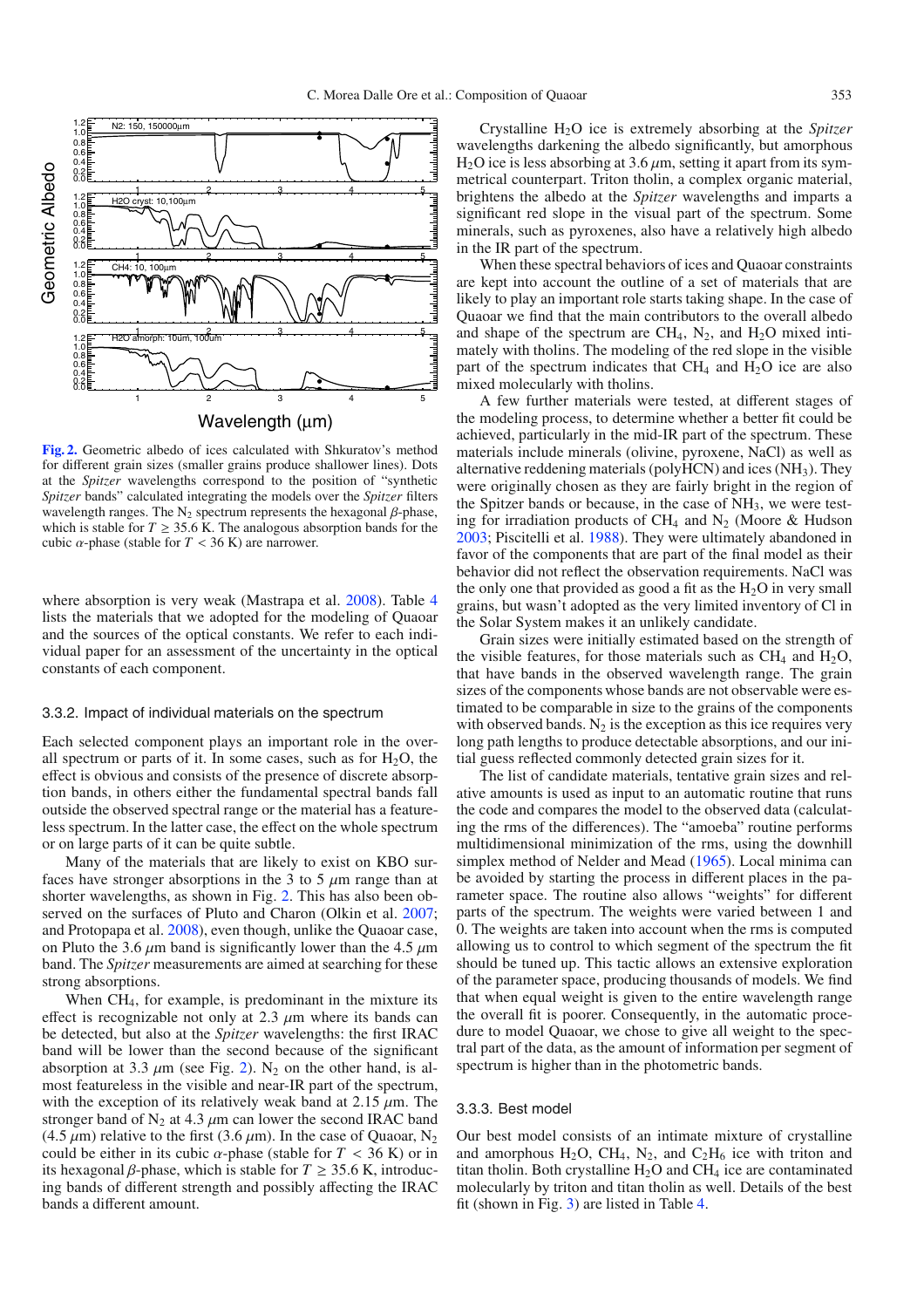<span id="page-5-0"></span>**Table 4.** Best fitting model, model without  $N_2$ , model with 10%  $N_2$ .

|                                        | <b>Best Model</b>       | No $N_2$ model       | $10\%$ N <sub>2</sub> model | Reference <sup>e</sup> |
|----------------------------------------|-------------------------|----------------------|-----------------------------|------------------------|
| rms <sup>a</sup>                       | $1.1 \times 10^{-4}$    | $1.8 \times 10^{-4}$ | $1.6 \times 10^{-4}$        |                        |
| Titan tholin $\frac{b}{2}$             | 0.12                    | 0.09                 | 0.11                        | (1)                    |
| Triton tholin $b$                      | 0.06                    | 0.05                 | 0.04                        | (2)                    |
| Triton tholin $\epsilon$               | 0.03                    | 0.05                 | 0.04                        | (2)                    |
| $H_2O$ amorph (40 K) <sup>d</sup>      | $0.18(1.3 \mu m)$       | $0.29(1.5 \mu m)$    | $0.22(1.8 \mu m)$           | (3)                    |
| Titan tholin $d$                       | $0.13(11.2 \mu m)$      | $0.14(11.8 \mu m)$   | $0.13(12.0 \mu m)$          | (1)                    |
| $H_2O$ cryst (40 K) <sup>d</sup>       | $0.18(14.6 \,\mu m)$    | $0.24(11.0 \,\mu m)$ | $0.23(11.4 \mu m)$          | (3)                    |
| $C_2H_6$ <sup>d</sup>                  | $0.04(6.5 \mu m)$       | $0.04(8.4 \mu m)$    | $0.04(8.8 \mu m)$           | (4)                    |
| Triton tholin $d$                      | $0.14(7.4 \mu m)$       | $0.15(6.8 \mu m)$    | $0.14(7.6 \,\mu m)$         | (2)                    |
| $N_2$ (36–60 K) <sup>d</sup>           | $0.20(16.1 \text{ mm})$ | $0(16.0 \text{ mm})$ | $0.1(15.8 \text{ mm})$      | (5)                    |
| CH <sub>4</sub> (30–35 K) <sup>d</sup> | $0.13(9.4 \mu m)$       | $0.14(7.1 \mu m)$    | $0.16(8.4 \mu m)$           | (6), (7)               |

<sup>a</sup> rms error of each model when compared to the data.<br>
<sup>b</sup> Material mixed as inclusions in CH<sub>4</sub> ice.<br>
<sup>c</sup> Material mixed as inclusions in crystalline H<sub>2</sub>O ice.<br>
<sup>d</sup> Material mixed intimately, with grain size in parenth [\(1991\)](#page-8-36); (6) Grundy et al. [\(2002\)](#page-8-37); (7) Hudgins et al. [\(1993\)](#page-8-38).

N.B.: All models were computed with a porosity of 0.1.

Fitting the overall shape of the albedo distribution on Quaoar turned out to be a challenging enterprise, mostly due to the overall fairly high albedo. While its visual albedo is only intermediate, Quaoar's steep red slope makes its near-IR and IRAC albedo levels high, comparable to that of Sedna. The relative heights of the two *Spitzer* bands complicate the problem even more.

Using a mix of crystalline  $H_2O$  and CH<sub>4</sub> ices with reddening materials yields a satisfactory fit up to 2.5  $\mu$ m, but causes the model to be too dark at the wavelength of the *Spitzer* IRAC bands by about 40%. The low computed albedo at the *Spitzer* wavelengths is due to the relatively large amount of crystalline  $H<sub>2</sub>O$  ice present in the mixture.  $H<sub>2</sub>O$  ice reflectance, as shown in Fig. [2,](#page-4-0) is low at those wavelengths. The other materials, triton and titan tholin, as well as  $N_2$  and CH<sub>4</sub> ice, are brighter, but not enough to completely counterbalance the effect of  $H_2O$  ice. Furthermore, CH4 makes the first IRAC band lower than the second in contrast with the observations. Several attempts at raising the albedo in this region using a variety of materials have resulted in poor fits for the shorter wavelength data.

In our quest to find a material that reflects very efficiently at the *Spitzer* wavelengths we experimented with amorphous  $H_2O$ – brighter than crystalline  $H_2O$  ice in this region – in extremely small grains  $(1 \mu m < d \ll \lambda)$ : the fit is shown in Fig. [3](#page-5-1) as the solid line and is our best fitting model. The broken line shows the same fit calculated with no amorphous  $H_2O$  ice as a comparison. It is evident that the amorphous  $H_2O$  ice increases the albedo at the wavelengths of the second *Spitzer* band improving the fit by about 20% at 4.5  $\mu$ m. The grain size of the amorphous H2O ice in the best model shown in the figure is slightly larger than 1.0  $\mu$ m. Unfortunately, a grain size  $\ll \lambda$  is not physically acceptable for a component in an intimate mixture, as in this case the theory does not accommodate diffractive behavior of the tiny particles. However, the result shown in Fig. [3](#page-5-1) confirms the need for a very bright material. Broadening our search, we find that CO, like amorphous  $H_2O$  in tiny grains, can also be used as a placeholder as it has a high reflectivity across the observed wavelength range. When substituted in the model CO yields as good a fit as amorphous  $H_2O$  in tiny grains. The CO fundamental at  $4.68 \mu$ m falls within the second IRAC band, but is so narrow that

<span id="page-5-1"></span>

**[Fig. 3.](http://dexter.edpsciences.org/applet.php?DOI=10.1051/0004-6361/200911752&pdf_id=3)** Best fitting model (solid line) compared to a model computed with the same components except amorphous  $H_2O$  (broken line). Open diamonds show the model convolved to the Spitzer filter response functions. Open triangles mark the first *Spitzer* exposure, open squares indicate the position of the second. The model shows how amorphous  $H_2O$ increases the albedo in the *Spitzer* wavelength region. The observations were scaled to Stansberry et al. [\(2008\)](#page-8-1) visual geometric albedo.

its overall effect on that band is small. The overtone at  $2.35 \mu m$ is also narrow and falls in the middle of the complex bands of CH4, so it is difficult to discern in the current data. CO has been detected on Pluto and Triton, and is a plausible component of Quaoar. Nevertheless, when CO is included in the model in place of amorphous  $H_2O$  the fit does not improve significantly, leading us to conclude that CO, even though a possible component, is not the final solution to the problem of finding the ingredient that has a high albedo at the IRAC wavelengths.

A scenario that should be considered is where the mixture of amorphous  $H_2O$  and other components is no longer a coarseparticle, intimate mixture. If the surface of Quaoar were covered with grains of crystalline  $H_2O$  ice mixed coarsely with  $CH<sub>4</sub>$ ,  $N<sub>2</sub>$ , ethane ice and organic materials, and these grains were in turn covered with a very thin  $(\ll \lambda)$  layer of amorphous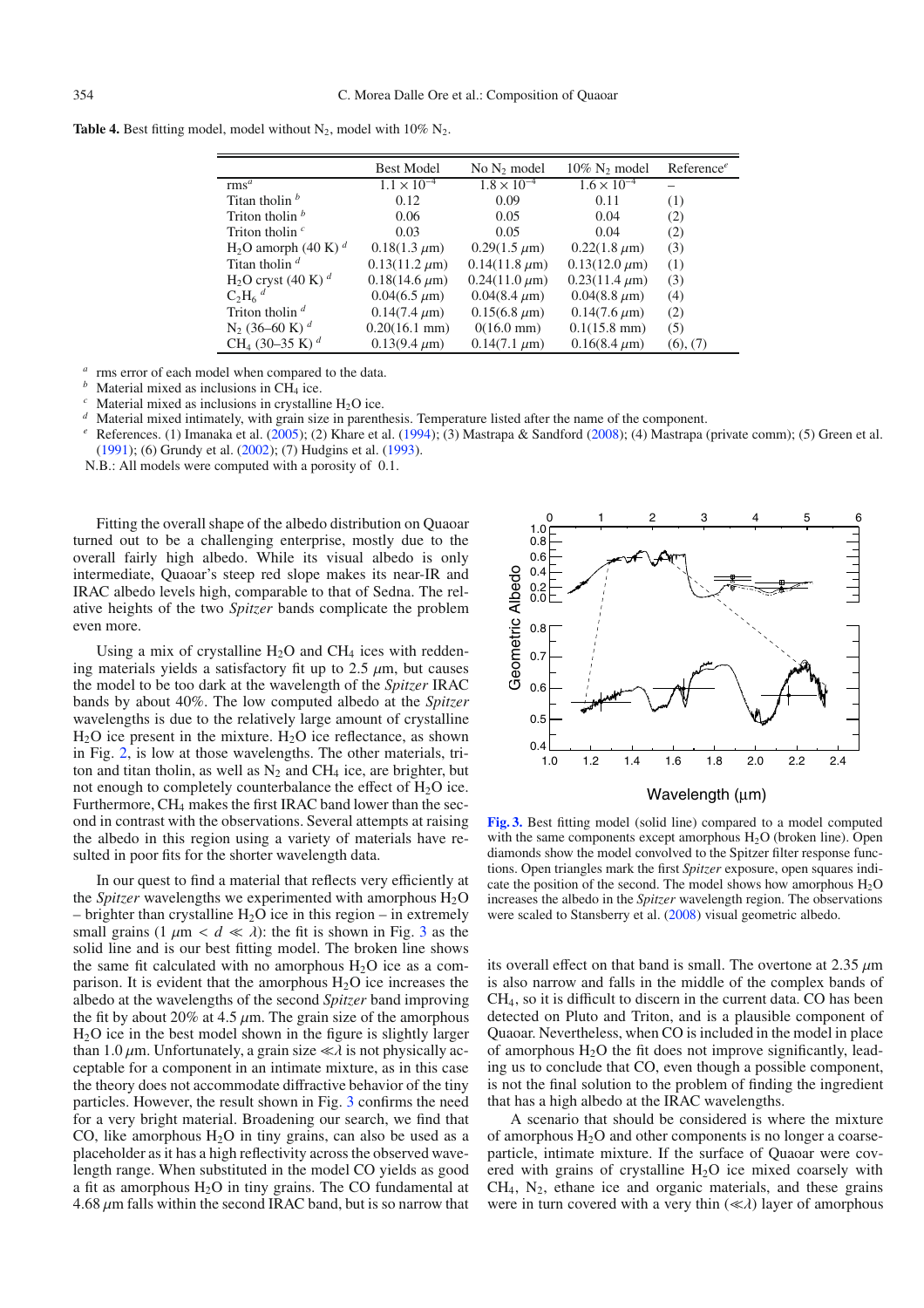<span id="page-6-1"></span>

**[Fig. 4.](http://dexter.edpsciences.org/applet.php?DOI=10.1051/0004-6361/200911752&pdf_id=4)** A comparison of models with different amounts of  $N_2$  in their composition. The solid thin line shows the best model comprising 20%  $N_2$ , the broken line shows the same model computed with no  $N_2$ . Open diamonds show the model convolved to the Spitzer filter response functions. Open triangles mark the first *Spitzer* exposure, open squares indicate the position of the second.

H2O ice, this layer would effectively change the absorption and refractive properties of the underlying particles, and possibly yield a more reflective material (Shkuratov [1999;](#page-8-24) Starukhina & Shkuratov [1996\)](#page-8-39). More calculations will be necessary to test this hypothesis.

Even with fine-grained amorphous  $H_2O$ , the model runs well below the measured albedo at  $3.6 \mu m$ . Since we know from the rotation lightcurve that the first of the *Spitzer* IRAC exposures overlaps the ground data (only ∼30◦ of separation in longitude) we can rule out the possibility of different terrains being sampled. Therefore, we are left with two possibilities for explaining this poor fit. The first lies with the optical constants that can have significant uncertainty, particularly in regions of increased transparency, where they are highly sensitive to the choice of baseline (e.g., Mastrapa et al. [2008\)](#page-8-27). The ~3.4–3.8  $\mu$ m is a relatively transparent region in  $H<sub>2</sub>O$  ice: a large error associated with the optical constants in this region is expected and could be the culprit of the problem. Another possible explanation for the misfit at 3.6  $\mu$ m is that there is still some component of the surface composition that we are missing.

We have included  $N_2$  in our Quaoar model, a component that has not been detected on Quaoar before.  $N_2$  ice contributes to the model in two ways: it improves the fit at 2.149  $\mu$ m (Fig. [5\)](#page-6-0) and it contributes to increasing the level of the albedo in the first *Spitzer* band at 3.6  $\mu$ m (Fig. [4\)](#page-6-1). In fact, when the amount of  $N_2$  increases amorphous  $H_2O$  in small grains, the very bright component of the mixture, decreases to compensate, as shown in Table [4.](#page-5-0) Because the bands of  $N_2$  ice are intrinsically weak, this material could be present in relatively large amounts (although less than on Triton and Pluto) and escape direct spectroscopic detection. However, from fitting the shape of the right wing of the 2  $\mu$ m H<sub>2</sub>O feature (Fig. [5\)](#page-6-0) we find that a model including 20%  $N_2$  (using hexagonal β-phase optical constants) yields a good fit, and therefore suggests that  $N_2$  may be a significant component on Quaoar, although its spectral absorption band is not fully resolved.

Table [4](#page-5-0) compares the best model (incorporating  $20\%$  N<sub>2</sub>), to a model with 10% and no  $N_2$  respectively to show how changing the amount of  $N_2$  affects the other components. The first

<span id="page-6-0"></span>

**[Fig. 5.](http://dexter.edpsciences.org/applet.php?DOI=10.1051/0004-6361/200911752&pdf_id=5)** Best fit (solid line) and fit without  $N_2$ . The fit at 2.149  $\mu$ m marked with  $N_2$  is moderately improved by the presence of 20%  $N_2$  ice in the solid line model.

row shows the rms error of each model when compared to the data. The following two rows show the amount of the materials specified mixed as inclusions in CH<sub>4</sub>, the third line the amount mixed as inclusions in crystalline  $H_2O$  ice. Their grain size is not listed as in this kind of mixture it is assumed to be  $\ll \lambda$ . The remaining materials listed in the table, with grain sizes in parenthesis, are mixed intimately. The temperatures of  $H_2O$  (amorphous and crystalline),  $CH_4$  and  $N_2$  ices are also listed after the name of the component.

It is difficult to assign an error estimate to the models as many of the parameters that enter in the calculation are not very well known and we do not have any evaluation of their uncertainty or, as in the case of the optical constans, the error can be extremely large and misleading. While the quality of fit of the preferred models is in fact sensitive to these parameters, once they have been selected the models are quite sensitive to the choice of abundance, grain size and mixing geometry of the components. In fact, when looking at Table [4,](#page-5-0) it is possible to calibrate the uncertainty of each component abundance and grain size in the models: while the amount of  $N_2$  varies by as much as 20% the remaining components have to compensate. As already noted it is the  $H_2O$  in small grains that absorbs most of the change (by 11%), probably because of its lack of strong features that would otherwise constrain its abundance. The second component to change significantly (by  $6\%$ ) is crystalline  $H_2O$ ice, compensating the larger amount by choosing a smaller grain size and allowing an equally good fit of the 1.5 and 2  $\mu$ m bands. The remaining components vary by  $1\%$  at the most, indicating that the solution is fairly stable (as indicated also by the nearly constant rms among the different fits) and giving us a rough estimate of their error.

Following up on previous work suggesting that  $C_2H_6$  and NH4OH might be present on the surface of Quaoar (Schaller & Brown [2007b;](#page-8-13) and Jewitt & Luu  $2004$ ) we experimented introducing each among the main components in our best fitting model. Optical constants for  $NH<sub>4</sub>OH$  (3% concentration of  $NH<sub>3</sub>$ , 80 K temperature) were provided by Roush and were the same used by Bauer et al. [\(2002\)](#page-8-40) in their study of Miranda's surface composition. NH4OH has two bands in the IR part of the spectrum: at 2.0 and 2.2  $\mu$ m. While the 2.0  $\mu$ m band overlaps with H2O ice, the second NH4OH band overlaps with one of the CH4 bands at 2.2  $\mu$ m. Other bands confirm the presence of CH<sub>4</sub>, preventing us from validating the NH<sub>4</sub>OH detection. As far as  $C_2H_6$ is concerned, a small amount of this component improves our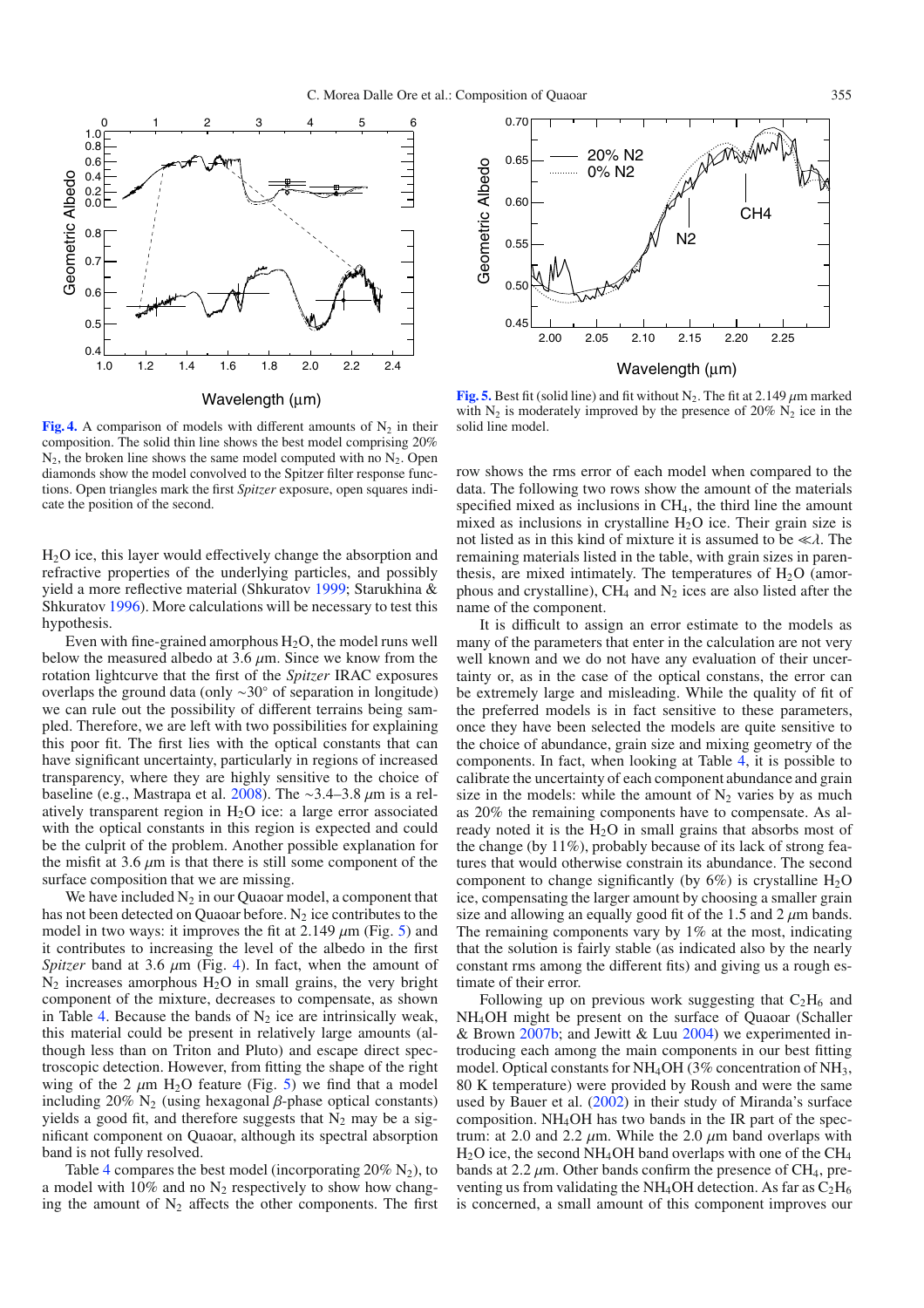<span id="page-7-0"></span>

**[Fig. 6.](http://dexter.edpsciences.org/applet.php?DOI=10.1051/0004-6361/200911752&pdf_id=6)** Detail of the best fit (solid line), a fit without  $C_2H_6$  (dashed), and a fit with NH<sub>4</sub>OH in place of  $C_2H_6$  (dotted). There is some evidence for  $C_2H_6$  as shown by the fit to the 2.275  $\mu$ m band. NH<sub>4</sub>OH on the other hand does not seem to contribute significantly (at this low concentration).

best fit to the small absorption at  $\approx 2.27 \mu$ m as shown in Fig. [6.](#page-7-0) The feature is hardly a detection as it is weak and close to the edge of the spectral data, however it is well matched by the synthetic spectrum.  $C_2H_6$  has another, stronger band at  $\approx 2.32 \mu m$ which falls very close to the edge of the spectrum where the noise level of the data is higher. When looking closely at this region of the spectrum the overall level of the absorption centered at  $\approx$ 2.325  $\mu$ m appears to be offset higher than the model. This could indicate a slight overestimate of the  $CH<sub>4</sub>$  abundance in the model. However, concerning  $C_2H_6$ , the pattern of the individual features in the  $\approx$ 2.325  $\mu$ m observed band shows the first of the three components at  $\approx$  2.318  $\mu$ m, even though affected by a noise spike, to be indeed the strongest, as expected in the presence of  $C_2H_6$ . Based on this subtle, but supporting evidence, we confirm Schaller & Brown's [\(2007b\)](#page-8-13) original suggestion until better spectral data for this wavelength region becomes available.

The best fit and its variations were all computed giving higher weight to the  $\lambda$  < 2.5  $\mu$ m region and therefore forcing the program to converge to a good fit in the part of the spectrum where bands as well as albedo height both contributed to constrain the solution. When this constraint was relaxed the relative amounts of the components changed by a few percents to accommodate the requirement of a brighter than otherwise predicted IRAC albedo. The overall poorer fit still maintained the same components, confirming the need for the fairly large number of materials that constitute our best model.

#### 3.4.  $H_2O$  ice temperature determination

Grundy & Schmitt [\(1998\)](#page-8-41) showed that one of the most striking changes in the behavior of the crystalline  $H_2O$  ice spectrum with temperature is the wavelength shift at 1.65  $\mu$ m. The shift is accompanied by temperature sensitive changes in the relative strength of the  $1.65$ - $\mu$ m band with respect to the adjacent H<sub>2</sub>O band absorption maximum at 1.50  $\mu$ m. We apply the same technique described by Merlin et al. [\(2007\)](#page-8-42) in their analysis of 2003 EL61 to determine the central position of the band in the spectrum of Quaoar. We find the minimum of the band at  $1.6578 \pm 0.0010 \ \mu m$  corresponding to an estimated upper limit for the crystalline  $H_2O$  ice temperature of 30 K, where the error in wavelength includes both the uncertainty due to the calibration of the instrument and that of the measurement technique. The inferred temperature is lower than the Stefan Boltzmann value (40 K for a V albedo of 20%) possibly highlighting a problem in the assumptions. Indeed, because of the coincidence in wavelength of the 1.65- $\mu$ m H<sub>2</sub>O band with a band of CH<sub>4</sub>, a shift in the observed absorption band may be caused by the presence of  $CH<sub>4</sub>$ , thus confusing the temperature effect in the  $H<sub>2</sub>O$ band.

To test to what degree  $CH_4$  contamination could be responsible for the shift in wavelength we calculate models with  $H_2O$ ,  $CH<sub>4</sub>$ , and  $C<sub>2</sub>H<sub>6</sub>$  in proportions similar to the relative amounts present on Quaoar. We find that the shift in the band position as a function of composition is only a fraction of the measured shift. To further understand the nature of the shift in the observed  $1.65 \mu m$  band we compute models using two sets of optical con-stants for H<sub>2</sub>O ice at 40 K – Mastrapa & Sandford [\(2008\)](#page-8-35) and Grundy & Schmitt [\(1998\)](#page-8-41) respectively – for which we know that the crystalline ice is in both its cubic and hexagonal phase for the former and purely hexagonal for the latter. The shifts in wavelengths for the corresponding synthetic spectra brace the shift of the observations pointing to the fact that Quaoar's crystalline  $H_2O$  ice could be present in both cubic and hexagonal form. High resolution and high signal-to-noise spectral data in the Spitzer wavelength range might be required to obtain a firmer determination of Quaoar's surface composition and in turn the ability to discern to what degree the shift in wavelength is due to composition or to other factors related to its temperature and history.

## **4. Conclusions**

We present high signal-to-noise and high spectral resolution VLT data in conjunction with *Spitzer* data for Quaoar, a Transneptunian (Kuiper Belt) object. The spectral data cover the visual to near-infrared range while the *Spitzer Space Telescope* IRAC data consist of two photometric bands at 3.6 and 4.5 μm. This extended wavelength range provides a large set of constraints when modeling the surface composition of this object, narrowing down the number of possible solutions.

The overall high albedo of Quaoar is already an indication of the expected importance of ices on the surface of this TNO. Indeed, we confirm that the overall albedo shape and albedo levels can be fit by a combination of  $CH_4$  and  $H_2O$  ice (already detected by Schaller & Brown [2007b\)](#page-8-13) mixed both molecularly and intimately with tholins. Traces of ethane (also predicted by Schaller & Brown [2007b\)](#page-8-13) are also indicated by the model fits. In addition, model fits suggest that  $N_2$  may be a significant component which, if verified, would make this TNO even more similar to Triton and Pluto. However, in contrast to Pluto and Triton which have spectra dominated by  $CH<sub>4</sub>$ , Quaoar's spectrum is dominated by  $H_2O$  ice. The much reduced ability of Quaoar to retain very volatile species compared to Pluto and Triton (Schaller & Brown [2007a\)](#page-8-15) could have led to a very different evolution with time of the surface volatiles, with the less volatile H<sub>2</sub>O ice being much more apparent.

Our data and models do not confirm the presence of NH4OH as a significant contributor to the observed spectrum. As already discussed by Schaller & Brown [\(2007b\)](#page-8-13), this lessens the need to call for cryovolcanism to explain Quaoar's surface composition.

Our attempt at measuring the temperature of  $H_2O$  ice on the surface of Quaoar based on the 1.65  $\mu$ m crystalline ice feature yields an estimate of 30 K. This lower than expected value highlights the difficulty to obtain a firm measurement due to the presence of  $CH_4$  mixed with  $H_2O$  ice as well as to the possibility that crystalline ice might be present in both cubic and hexagonal